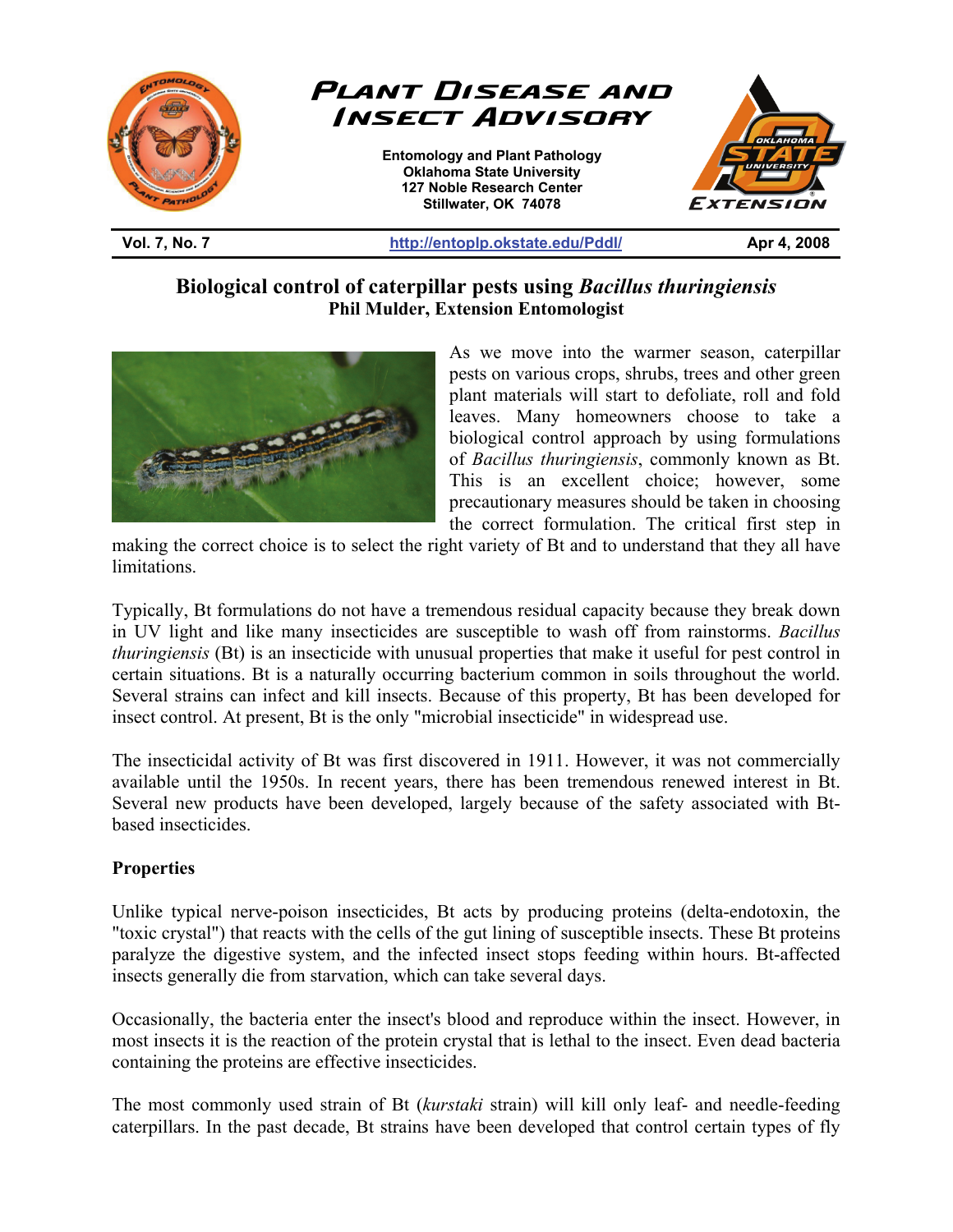larvae (*israelensis* strain, or Bti). These are widely used against larvae of mosquitoes, black flies and fungus gnats.

More recently, strains have been developed with activity against some leaf beetles, such as the Colorado potato beetle and elm leaf beetle (*san diego* strain, *tenebrionis* strain). Among the various Bt strains, insecticidal activity is specific. That is, Bt strains developed for mosquito larvae do not affect caterpillars. Development of Bt products is an active area and many manufacturers produce a variety of products. Effectiveness of the various formulations may differ.

#### **Disadvantages**

Bt is susceptible to degradation by sunlight. Most formulations persist on foliage less than a week following application. Some of the newer strains developed for leaf beetle control become ineffective in about 24 hours.

Manufacturers are experimenting with several techniques to increase its persistence. One involves inserting Bt toxic crystal genes into other species of bacteria that can better survive on leaf surfaces (e.g., the M-Trak formulation of *san diego* strain).

The highly specific activity of Bt insecticides might limit their use on crops where problems with several pests occur, including non-susceptible insects (aphids, grasshoppers, etc.). As strictly a stomach poison insecticide, Bt must be eaten to be effective, and application coverage must be thorough. This further limits its usefulness against pests that are susceptible to Bt but rarely have an opportunity to eat it in field use, such as codling moth or corn earworm that tunnel into plants. Additives (sticking or wetting agents) often are useful in a Bt application to improve performance, allowing it to cover and resist washing.

Since Bt does not kill rapidly, users may incorrectly assume that it is ineffective a day or two after treatment. This, however, is merely a perceptual problem, because Bt-affected insects eat little or nothing before they die.

Bt-based products tend to have a shorter shelf life than other insecticides. Manufacturers generally indicate reduced effectiveness after two to three years of storage. Liquid formulations are more perishable than dry formulations. Shelf life is greatest when storage conditions are cool, dry and out of direct sunlight.

## **Advantages**

The specific activity of Bt generally is considered highly beneficial. Unlike most insecticides, Bt insecticides do not have a broad spectrum of activity, so they do not kill beneficial insects. This includes the natural enemies of insects (predators and parasites), as well as beneficial pollinators, such as honeybees. Therefore, Bt integrates well with other natural controls. For example, Bt to control corn borers in field corn has been stimulated by its ability to often avoid later spider mite problems. Mite outbreaks commonly result following destruction of their natural enemies by less selective treatments.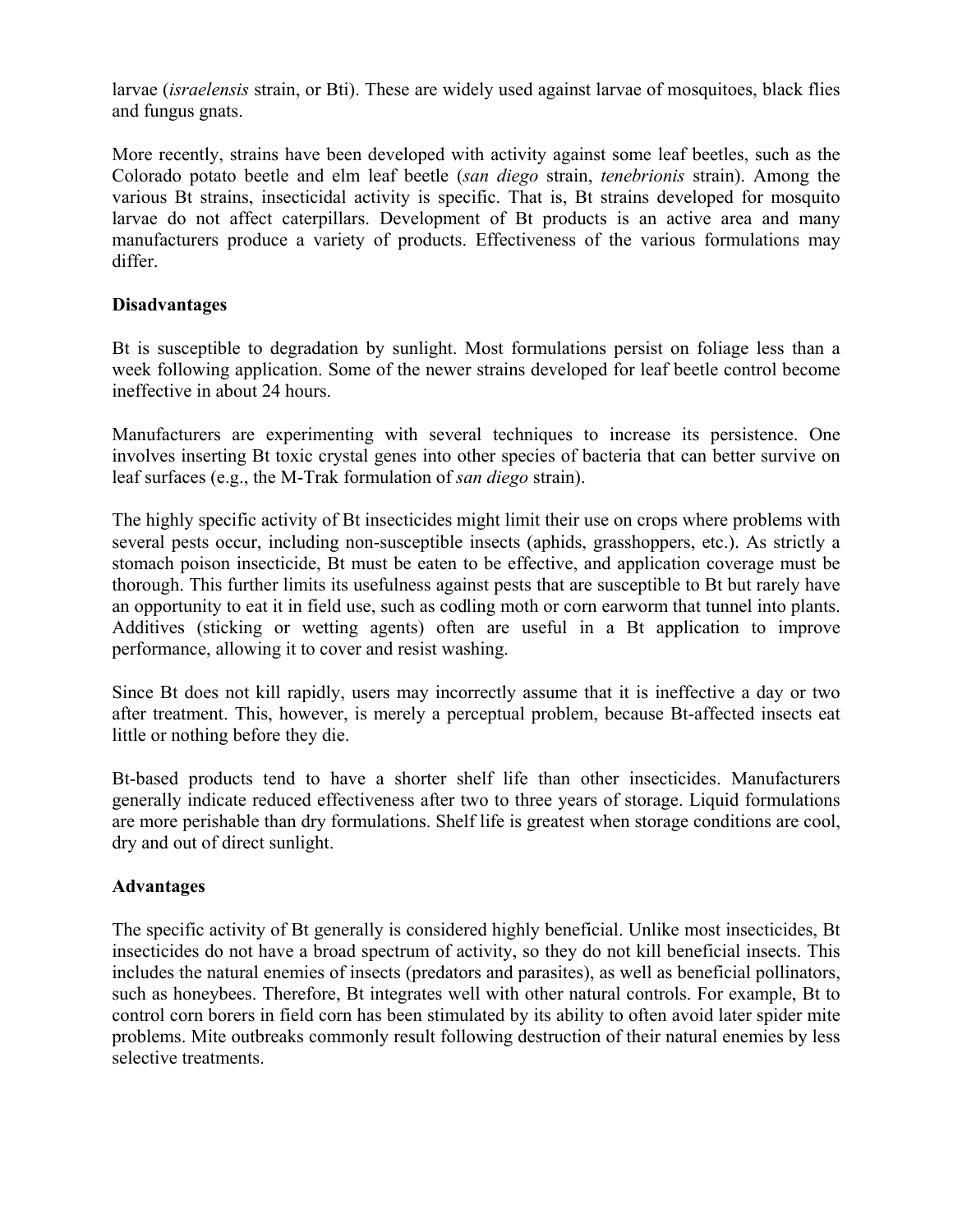Perhaps the major advantage is that Bt is essentially nontoxic to people, pets and wildlife. This high margin of safety recommends its use on food crops or in other sensitive sites where pesticide use can cause adverse effects.

# **Application**

The greatest use of Bt involves the *kurstaki* strain used as a spray to control caterpillars on vegetable crops. In addition, Bt is used in agriculture as a liquid applied through overhead irrigation systems or in a granular form for control of European corn borer. The treatments funnel down the corn whorl to where the feeding larvae occur.

Many formulations (but not all) are exempt from pesticide tolerance restrictions and may be used up to harvest on a wide variety of crops. This also makes Bt useful in applications where pesticide drift onto gardens is likely to occur, such as treating trees and shrubs. The exceptional safety of Bt products also makes them useful where exposure to pesticides is likely during mixing and application.

To control mosquito larvae, formulations containing the *israelensis* strain are placed into the standing water of mosquito breeding sites. For these applications, Bt usually is formulated as granules or solid, slow-release rings or brickettes to increase persistence. Rates of use are determined by the size of the water body. Make applications shortly after insect eggs are expected to hatch, such as after flooding due to rain or irrigation. Bt persistence in water is longer than on sun-exposed leaf surfaces, but reapply if favorable mosquito breeding conditions last for several weeks. Although the *israelensis* strain is quite specific in its activity, some types of nonbiting midges, which serve as food for fish and wildlife, also are susceptible and may be affected.

Use of Bt (*israelensis*) for control of fungus gnat larvae involves drenching the soil. Bt applied for control of elm leaf beetle or Colorado potato beetle (*san diego*/*tenebrionis* strain) is sprayed onto leaves in a manner similar to the formulations used for caterpillars. Bt does **not** control shore flies, another common fly found in greenhouses.

## **Insects Controlled by Bt**

- **I.** *Kurstaki* strain (Biobit, Dipel, MVP, Steward, Thuricide, etc.):
	- **Vegetable insects**
		- o Cabbage worm (cabbage looper, imported cabbageworm, diamondback moth, etc.).
		- o Tomato and tobacco hornworm.
	- **Field and forage crop insects**
		- o European corn borer (granular formulations have given good control of first generation corn borers).
		- o Alfalfa caterpillar, alfalfa webworm.
	- **Fruit crop insects**
		- o Leafroller.
		- o Achemon sphinx.
	- **Tree and shrub insects**
		- o Tent caterpillar.